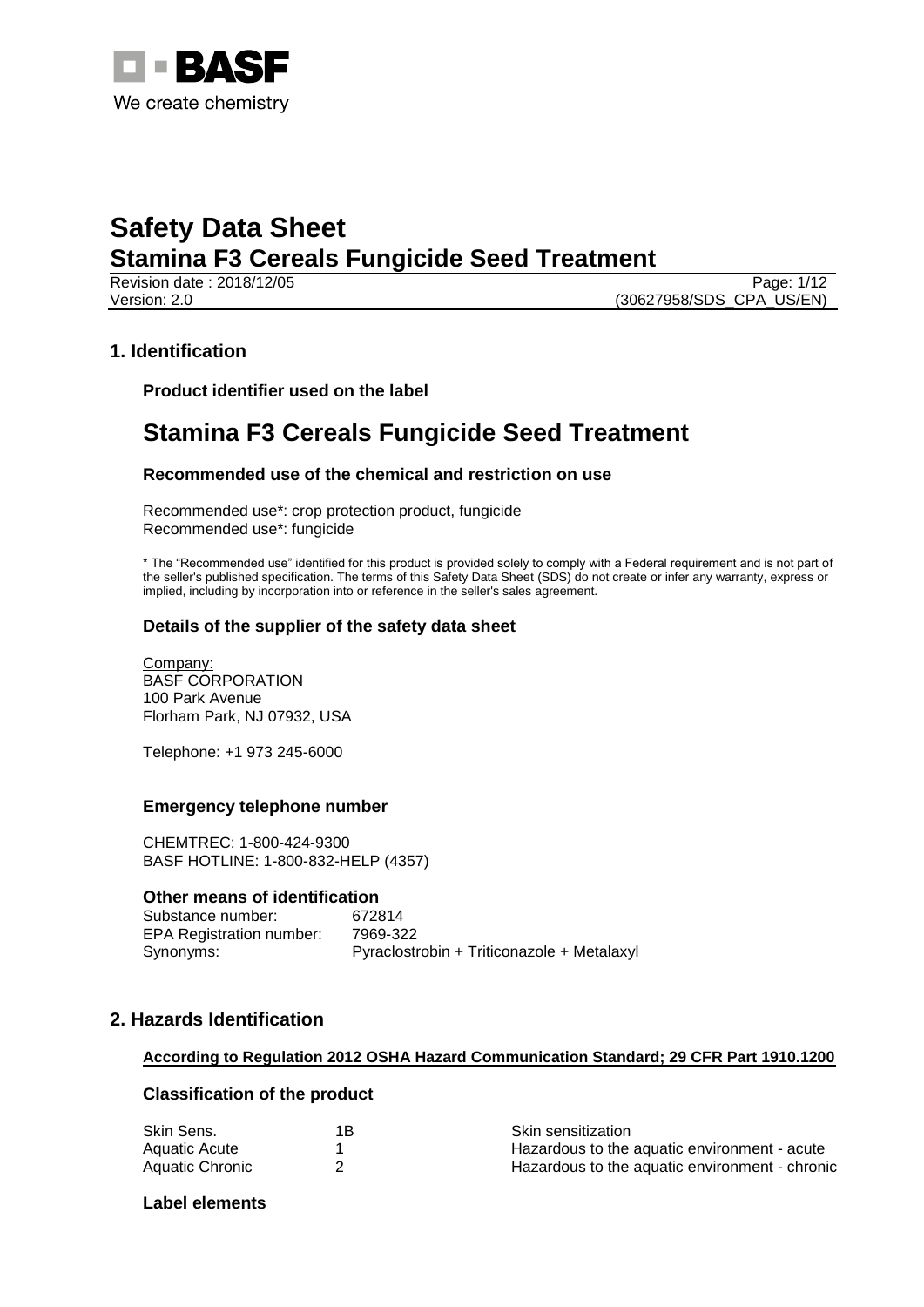Revision date : 2018/12/05 Page: 2/12

Version: 2.0 (30627958/SDS\_CPA\_US/EN)

Pictogram:  $\boldsymbol{\wedge}$ 

| Signal Word:<br>Warning                |                                                                                  |
|----------------------------------------|----------------------------------------------------------------------------------|
| Hazard Statement:                      |                                                                                  |
| H <sub>317</sub>                       | May cause an allergic skin reaction.                                             |
| H400                                   | Very toxic to aquatic life.                                                      |
| H410                                   | Very toxic to aquatic life with long lasting effects.                            |
| Precautionary Statements (Prevention): |                                                                                  |
| P <sub>280</sub>                       | Wear protective gloves.                                                          |
| P <sub>273</sub>                       | Avoid release to the environment.                                                |
| P <sub>262</sub>                       | Do not get in eyes, on skin, or on clothing.                                     |
| P <sub>272</sub>                       | Contaminated work clothing should not be allowed out of the workplace.           |
| Precautionary Statements (Response):   |                                                                                  |
| $P333 + P311$                          | If skin irritation or rash occurs: Call a POISON CENTER or                       |
|                                        | doctor/physician.                                                                |
| P303 + P352                            | IF ON SKIN (or hair): Wash with plenty of soap and water.                        |
| P391                                   | Collect spillage.                                                                |
| P362 + P364                            | Take off contaminated clothing and wash it before reuse.                         |
| Precautionary Statements (Disposal):   |                                                                                  |
| P <sub>501</sub>                       | Dispose of contents/container to hazardous or special waste collection<br>point. |
|                                        |                                                                                  |

No data available.

## **3. Composition / Information on Ingredients**

## **According to Regulation 2012 OSHA Hazard Communication Standard; 29 CFR Part 1910.1200**

| <b>CAS Number</b> | Weight %        | <b>Chemical name</b> |
|-------------------|-----------------|----------------------|
| 57837-19-1        | 0.93%           | metalaxyl            |
| 175013-18-0       | 1.59%           | Pyraclostrobin       |
| 131983-72-7       | 1.59%           | Triticonazole        |
| $56 - 81 - 5$     | $10.0 - 15.0\%$ | glycerol             |

## **4. First-Aid Measures**

#### **Description of first aid measures**

#### **General advice:**

Remove contaminated clothing.

#### **If inhaled:**

Keep patient calm, remove to fresh air, seek medical attention.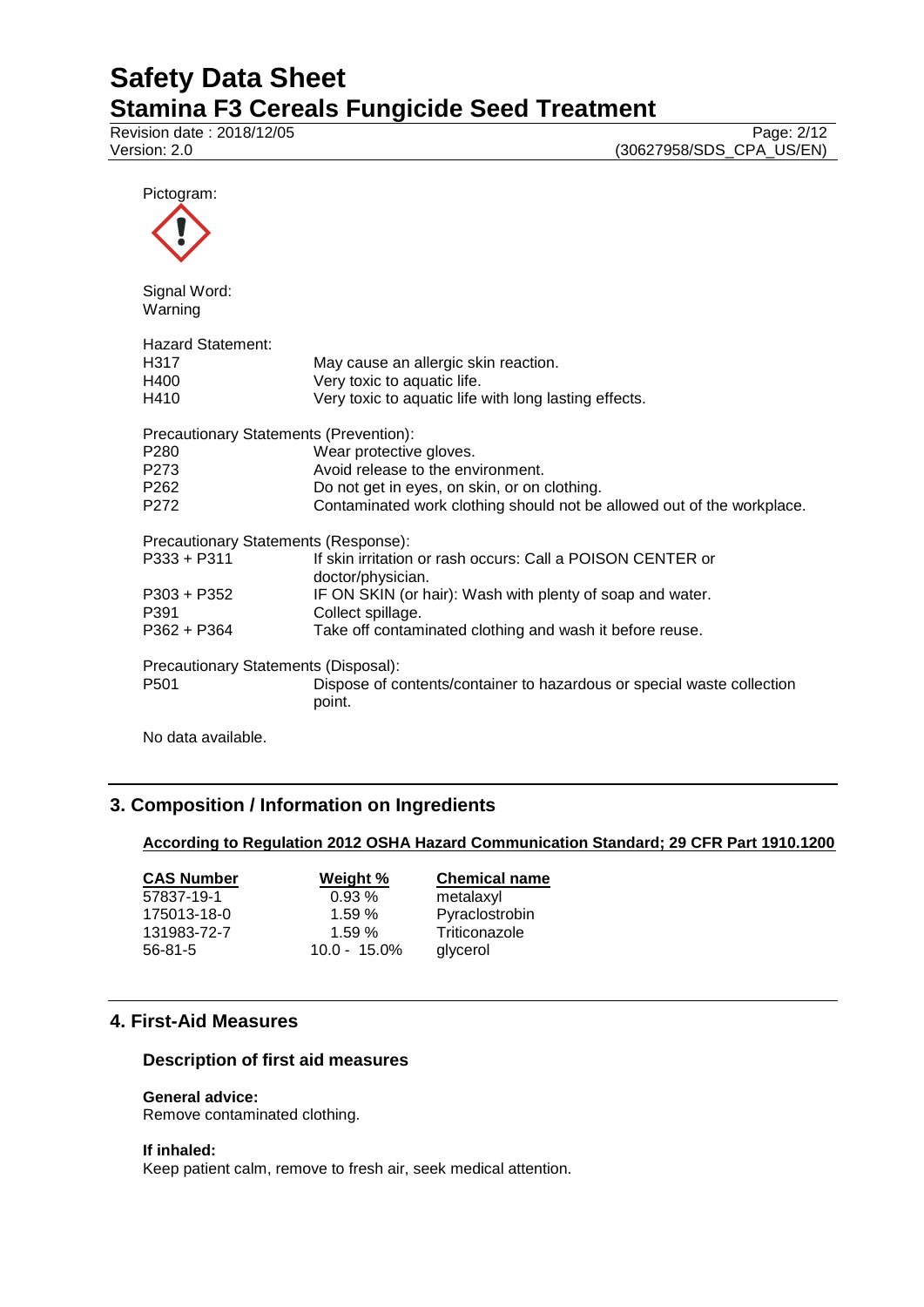Revision date : 2018/12/05<br>
Version: 2.0<br>
Version: 2.0<br>
(30627958/SDS\_CPA\_US/EN) (30627958/SDS\_CPA\_US/EN)

#### **If on skin:**

Wash thoroughly with soap and water.

#### **If in eyes:**

Wash affected eyes for at least 15 minutes under running water with eyelids held open.

#### **If swallowed:**

Immediately rinse mouth and then drink 200-300 ml of water, seek medical attention.

### **Most important symptoms and effects, both acute and delayed**

Symptoms: The most important known symptoms and effects are described in the labelling (see section 2) and/or in section 11., (Further) symptoms and / or effects are not known so far

### **Indication of any immediate medical attention and special treatment needed**

Note to physician<br>Treatment:

Treat according to symptoms (decontamination, vital functions), no known specific antidote.

## **5. Fire-Fighting Measures**

### **Extinguishing media**

Suitable extinguishing media: water spray, dry powder, foam, carbon dioxide

#### **Special hazards arising from the substance or mixture**

Hazards during fire-fighting: carbon monoxide, carbon dioxide, nitrogen oxides, chlorine compounds, sulfur oxides The substances/groups of substances mentioned can be released in case of fire.

#### **Advice for fire-fighters**

Protective equipment for fire-fighting: Wear self-contained breathing apparatus and chemical-protective clothing.

#### **Further information:**

Keep containers cool by spraying with water if exposed to fire. In case of fire and/or explosion do not breathe fumes. Collect contaminated extinguishing water separately, do not allow to reach sewage or effluent systems. Dispose of fire debris and contaminated extinguishing water in accordance with official regulations.

## **6. Accidental release measures**

#### **Personal precautions, protective equipment and emergency procedures**

Do not breathe vapour/spray. Use personal protective clothing. Avoid contact with the skin, eyes and clothing.

#### **Environmental precautions**

Do not discharge into the subsoil/soil. Do not discharge into drains/surface waters/groundwater.

## **Methods and material for containment and cleaning up**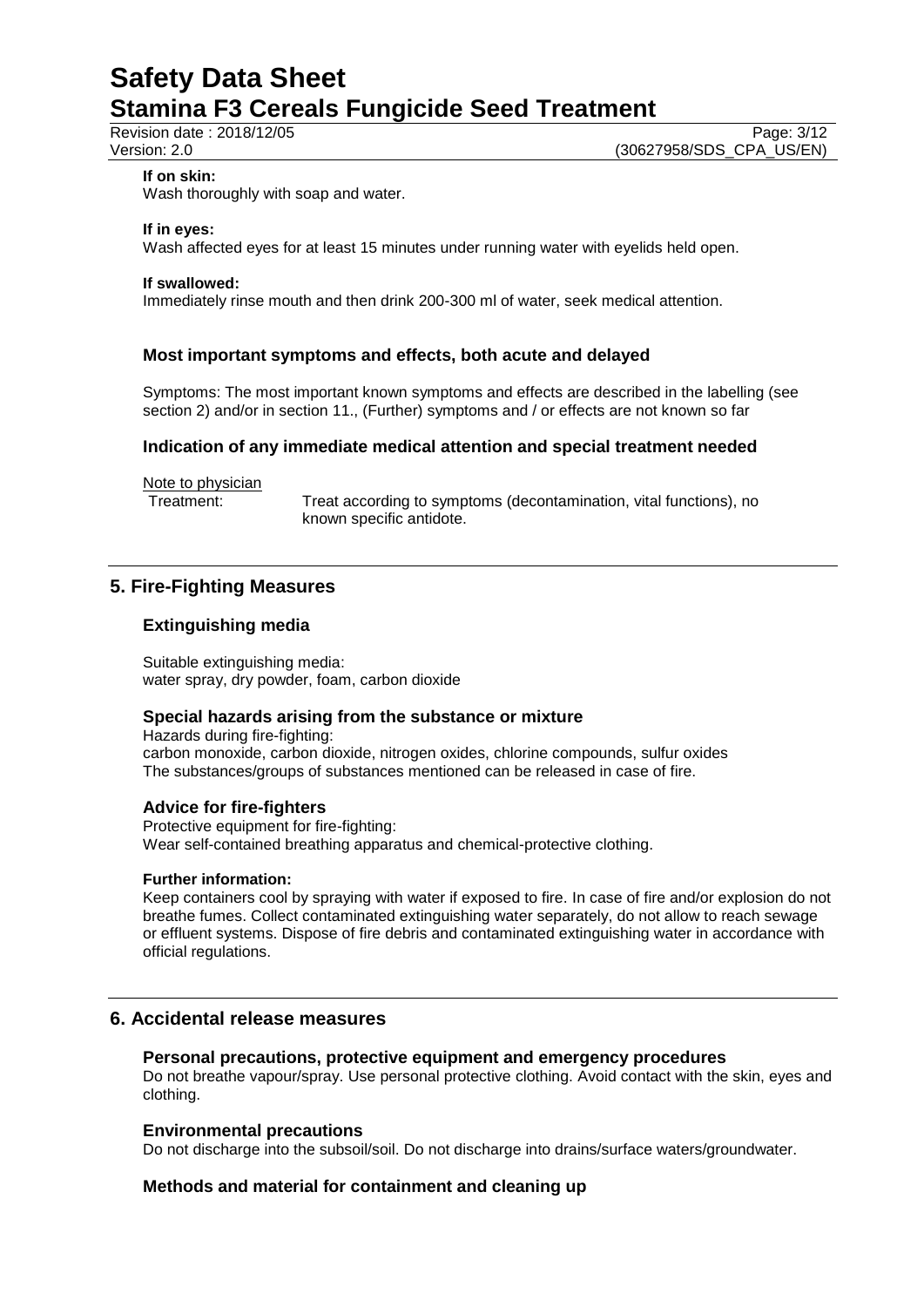Revision date : 2018/12/05<br>
Version: 2.0<br>
Version: 2.0<br>
(30627958/SDS\_CPA\_US/EN) (30627958/SDS\_CPA\_US/EN)

For small amounts: Pick up with suitable absorbent material (e.g. sand, sawdust, general-purpose binder, kieselguhr).

For large amounts: Dike spillage. Pump off product.

Dispose of absorbed material in accordance with regulations. Collect waste in suitable containers, which can be labeled and sealed. Clean contaminated floors and objects thoroughly with water and detergents, observing environmental regulations.

## **7. Handling and Storage**

## **Precautions for safe handling**

No special measures necessary if stored and handled correctly. Ensure thorough ventilation of stores and work areas. When using do not eat, drink or smoke. Hands and/or face should be washed before breaks and at the end of the shift.

Protection against fire and explosion:

No special precautions necessary. The substance/product is non-combustible. Product is not explosive.

## **Conditions for safe storage, including any incompatibilities**

Segregate from foods and animal feeds.

Further information on storage conditions: Keep away from heat. Protect from direct sunlight.

## **8. Exposure Controls/Personal Protection**

**Users of a pesticidal product should refer to the product label for personal protective equipment requirements.**

## **Components with occupational exposure limits**

glycerol OSHA PEL PEL 15 mg/m3 Total dust ; PEL 5 mg/m3 Respirable fraction ; TWA value 10 mg/m3 Total dust ; TWA value 5 mg/m3 Respirable fraction ;

## **Advice on system design:**

Whenever possible, engineering controls should be used to minimize the need for personal protective equipment.

## **Personal protective equipment**

### **RECOMMENDATIONS FOR MANUFACTURING, COMMERCIAL BLENDING, AND PACKAGING WORKERS:**

## **Respiratory protection:**

Wear respiratory protection if ventilation is inadequate. Wear a NIOSH-certified (or equivalent) TC23C Chemical/Mechanical type filter system to remove a combination of particles, gas and vapours. For situations where the airborne concentrations may exceed the level for which an air purifying respirator is effective, or where the levels are unknown or Immediately Dangerous to Life or Health (IDLH), use NIOSH-certified full facepiece pressure demand self-contained breathing apparatus (SCBA) or a full facepiece pressure demand supplied-air respirator (SAR) with escape provisions.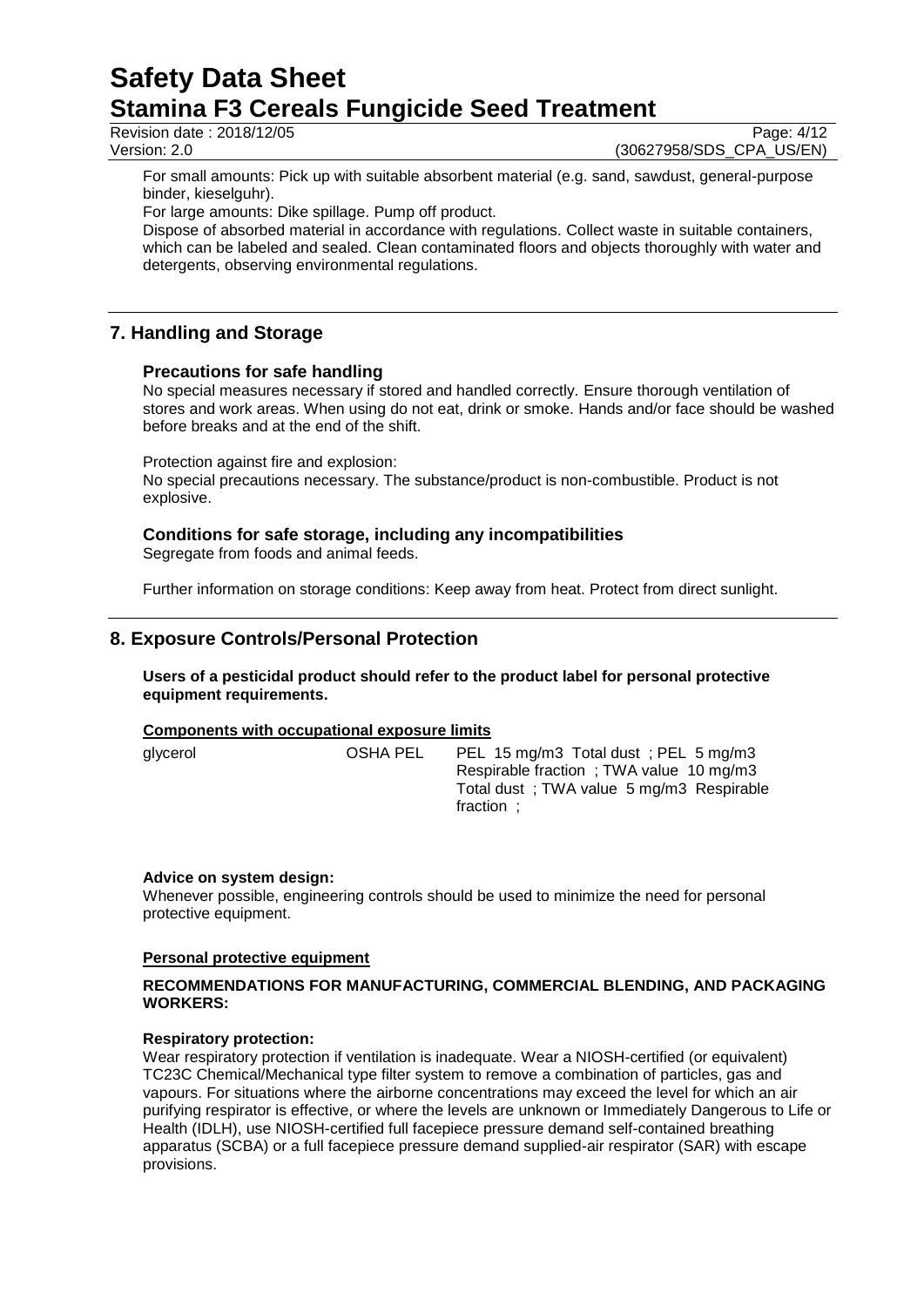Revision date : 2018/12/05<br>
Version: 2.0<br>
Version: 2.0<br>
(30627958/SDS\_CPA\_US/EN)

(30627958/SDS\_CPA\_US/EN)

#### **Hand protection:**

Chemical resistant protective gloves, Protective glove selection must be based on the user's assessment of the workplace hazards.

#### **Eye protection:**

Safety glasses with side-shields. Tightly fitting safety goggles (chemical goggles). Wear face shield if splashing hazard exists.

#### **Body protection:**

Body protection must be chosen depending on activity and possible exposure, e.g. head protection, apron, protective boots, chemical-protection suit.

#### **General safety and hygiene measures:**

The statements on personal protective equipment in the instructions for use apply when handling crop-protection agents in final-consumer packing. Wearing of closed work clothing is recommended. Personal protective equipment should be decontaminated prior to reuse. Gloves must be inspected regularly and prior to each use. Replace if necessary (e.g. pinhole leaks). Remove contaminated clothing. Store work clothing separately. Hands and/or face should be washed before breaks and at the end of the shift. No eating, drinking, smoking or tobacco use at the place of work. Keep away from food, drink and animal feeding stuffs.

## **9. Physical and Chemical Properties**

| Form:                  | suspension                                                   |  |
|------------------------|--------------------------------------------------------------|--|
| Odour:                 | faint odour, sweetish                                        |  |
| Odour threshold:       | Not determined due to potential health hazard by inhalation. |  |
| Colour:                | red                                                          |  |
| pH value:              | approx. $6 - 8$                                              |  |
|                        | (20 °C)                                                      |  |
|                        | The product has not been tested.                             |  |
|                        | The statement has been derived                               |  |
|                        | from substances/products of a                                |  |
|                        | similar structure or composition.                            |  |
| Melting point:         | The product has not been tested.                             |  |
| Boiling point:         | approx. 100 °C                                               |  |
|                        | The product has not been tested.                             |  |
|                        | The statement has been derived                               |  |
|                        | from substances/products of a                                |  |
|                        | similar structure or composition.                            |  |
| Flash point:           | The product has not been tested. The                         |  |
|                        | statement has been derived from                              |  |
|                        | substances/products of a similar                             |  |
|                        | structure or composition. No flash                           |  |
|                        | point - Measurement made up to the                           |  |
|                        | boiling point.                                               |  |
| Flammability:          | not applicable                                               |  |
| Lower explosion limit: | As a result of our experience with this                      |  |
|                        | product and our knowledge of its                             |  |
|                        | composition we do not expect any                             |  |
|                        | hazard as long as the product is used                        |  |
|                        | appropriately and in accordance with                         |  |
|                        | the intended use.                                            |  |
| Upper explosion limit: | As a result of our experience with this                      |  |
|                        | product and our knowledge of its                             |  |
|                        | composition we do not expect any                             |  |
|                        | hazard as long as the product is used                        |  |
|                        | appropriately and in accordance with                         |  |
|                        | the intended use.                                            |  |
|                        |                                                              |  |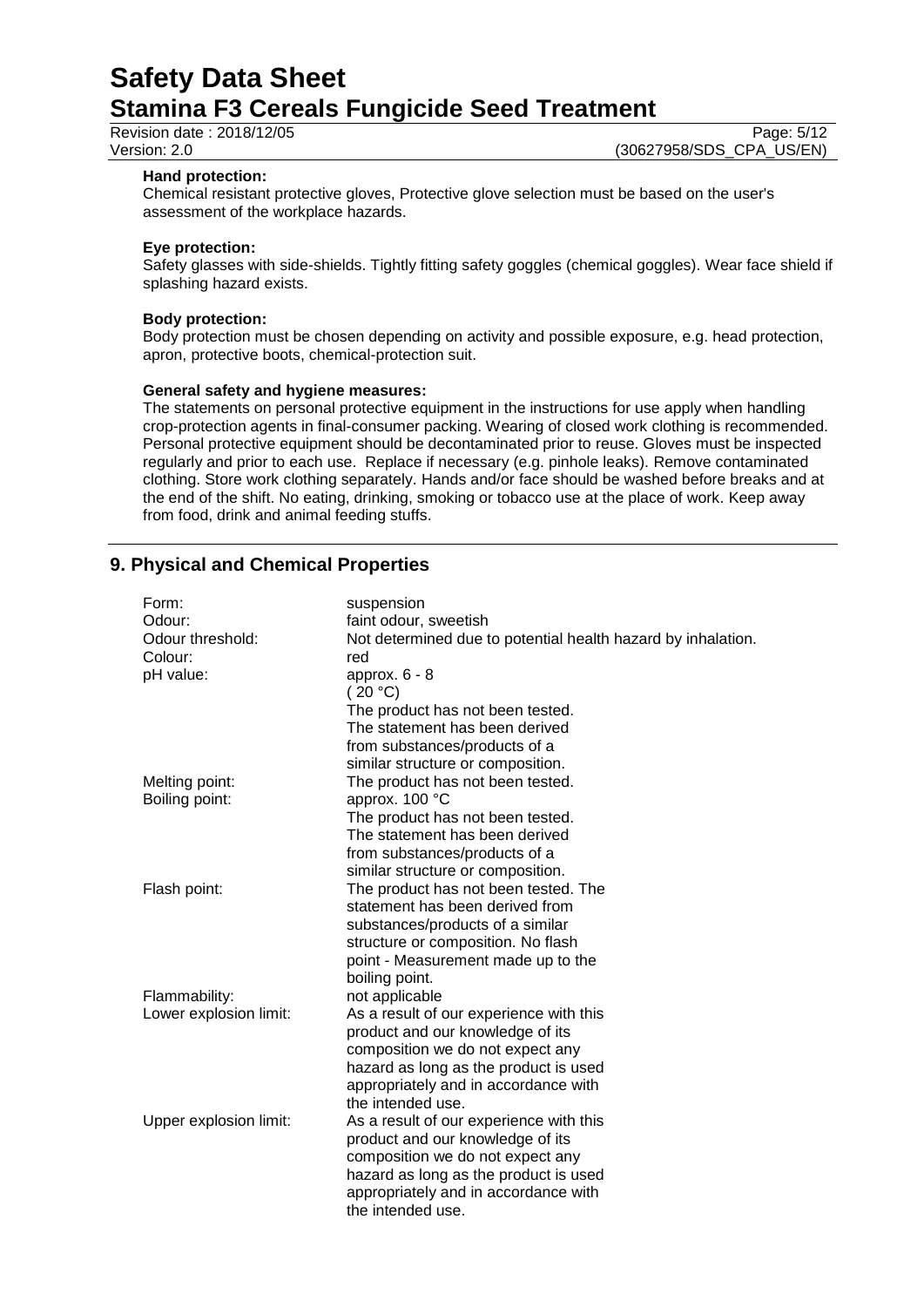| Revision date: 2018/12/05<br>Version: 2.0                                  |                                                                                                                                                                                               | Page: 6/12<br>(30627958/SDS_CPA_US/EN) |
|----------------------------------------------------------------------------|-----------------------------------------------------------------------------------------------------------------------------------------------------------------------------------------------|----------------------------------------|
| Autoignition:                                                              | 409 °C<br>The product has not been tested. The<br>statement has been derived from<br>substances/products of a similar                                                                         |                                        |
| Vapour pressure:                                                           | structure or composition.<br>approx. 23.4 hPa<br>(20 °C)<br>Information applies to the solvent.                                                                                               |                                        |
| Density:                                                                   | approx. 1.07 g/cm3<br>(20 °C)<br>The product has not been tested. The<br>statement has been derived from<br>substances/products of a similar<br>structure or composition.                     |                                        |
| Vapour density:<br>Partitioning coefficient n-<br>octanol/water (log Pow): | not applicable<br>not applicable                                                                                                                                                              |                                        |
| Thermal decomposition:                                                     | 190 °C, 20 kJ/kg (DSC (DIN 51007))<br>(onset temperature)<br>325 °C, 170 kJ/kg (DSC (DIN 51007))<br>(onset temperature)<br>No decomposition if stored and handled as<br>prescribed/indicated. |                                        |
| Viscosity, dynamic:                                                        | approx. 26 mPa.s<br>(20 °C)<br>The product has not been tested. The<br>statement has been derived from<br>substances/products of a similar<br>structure or composition.                       |                                        |
| Solubility in water:<br>Evaporation rate:<br>Other Information:            | dispersible<br>not applicable<br>If necessary, information on other physical and chemical<br>parameters is indicated in this section.                                                         |                                        |

## **10. Stability and Reactivity**

#### **Reactivity**

No hazardous reactions if stored and handled as prescribed/indicated.

Oxidizing properties: not fire-propagating

## **Chemical stability**

The product is stable if stored and handled as prescribed/indicated.

## **Possibility of hazardous reactions**

No hazardous reactions if stored and handled as prescribed/indicated.

## **Conditions to avoid**

See MSDS section 7 - Handling and storage.

## **Incompatible materials**

strong acids, strong bases, strong oxidizing agents

## **Hazardous decomposition products**

Decomposition products: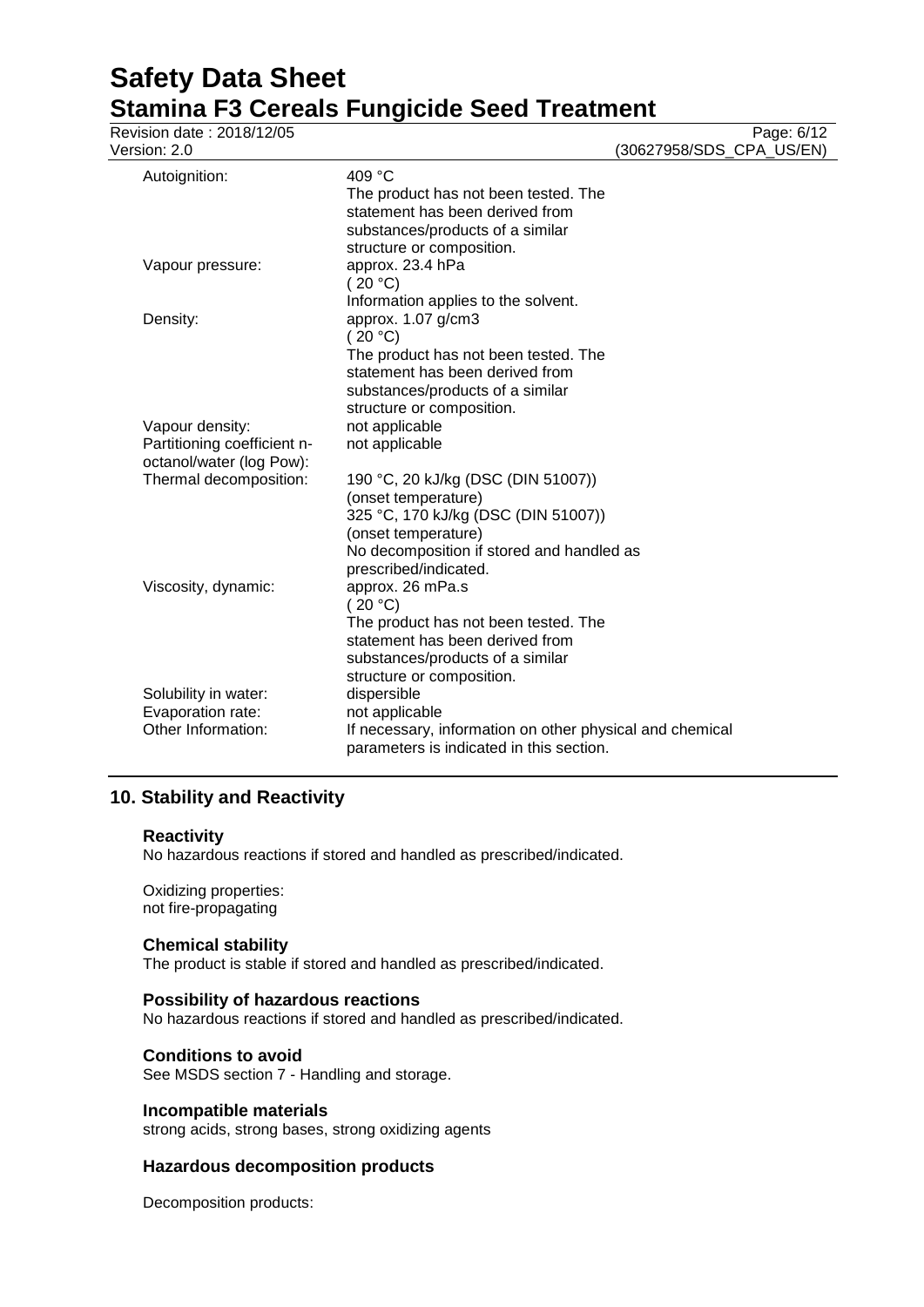Revision date : 2018/12/05 Page: 7/12

Version: 2.0 (30627958/SDS\_CPA\_US/EN)

Hazardous decomposition products: No hazardous decomposition products if stored and handled as prescribed/indicated.

Thermal decomposition: 190 °C, 2.5 K/min (DSC (DIN 51007)) (onset temperature) 325 °C, 2.5 K/min (DSC (DIN 51007)) (onset temperature) No decomposition if stored and handled as prescribed/indicated.

## **11. Toxicological information**

### **Primary routes of exposure**

Routes of entry for solids and liquids are ingestion and inhalation, but may include eye or skin contact. Routes of entry for gases include inhalation and eye contact. Skin contact may be a route of entry for liquefied gases.

### **Acute Toxicity/Effects**

#### Acute toxicity

Assessment of acute toxicity: The product has not been tested. The statement has been derived from substances/products of a similar structure or composition. Virtually nontoxic after a single ingestion. Virtually nontoxic after a single skin contact. Virtually nontoxic by inhalation.

**Oral** Type of value: LD50 Species: rat (female) Value: > 2,000 mg/kg

Inhalation Type of value: LC50 Species: rat (male/female) Value: > 5.82 mg/l

**Dermal** Type of value: LD50 Species: rat (male/female) Value: > 5,000 mg/kg

#### Irritation / corrosion

Assessment of irritating effects: The product has not been tested. The statement has been derived from substances/products of a similar structure or composition. Not irritating to the eyes. Not irritating to the skin.

Skin Species: rabbit Result: non-irritant

Eye Species: rabbit Result: non-irritant

#### **Sensitization**

Assessment of sensitization: Sensitization after skin contact possible. The product has not been tested. The statement has been derived from the properties of the individual components.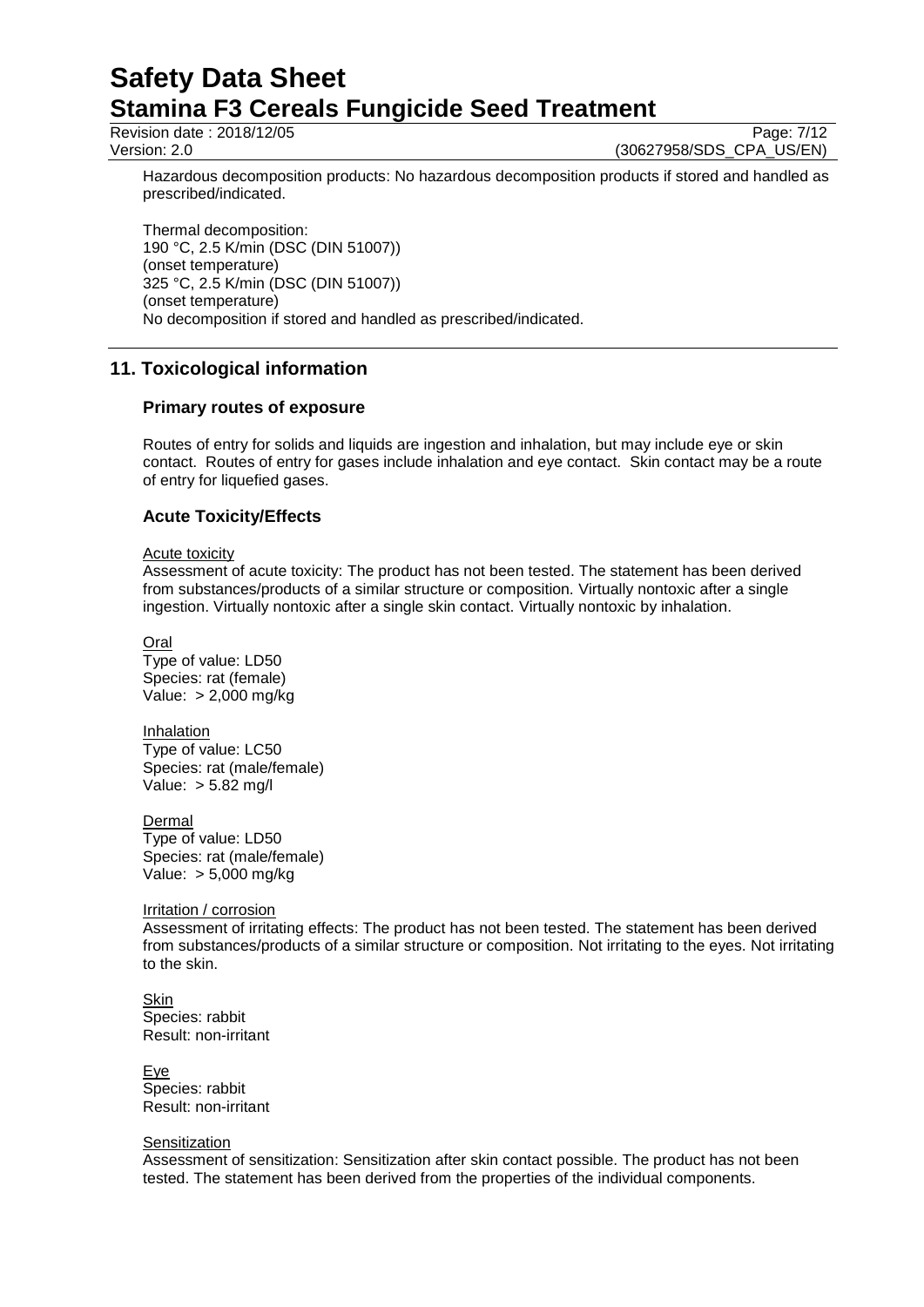Revision date : 2018/12/05 Page: 8/12

Version: 2.0 (30627958/SDS\_CPA\_US/EN)

*Information on: 1,2-benzisothiazol-3(2H)-one Guinea pig maximization test Species: guinea pig Result: Caused skin sensitization in animal studies. Method: OECD Guideline 406 Literature data.* ----------------------------------

## **Chronic Toxicity/Effects**

### Repeated dose toxicity

Assessment of repeated dose toxicity: The product has not been tested. The statement has been derived from the properties of the individual components.

### *Information on: Pyraclostrobin*

----------------------------------

*Assessment of repeated dose toxicity: After repeated exposure the prominent effect is local irritation. The substance may cause damage to the olfactory epithelium after repeated inhalation.*

#### Genetic toxicity

Assessment of mutagenicity: The product has not been tested. The statement has been derived from the properties of the individual components. Mutagenicity tests revealed no genotoxic potential.

#### **Carcinogenicity**

Assessment of carcinogenicity: The product has not been tested. The statement has been derived from the properties of the individual components. The results of various animal studies gave no indication of a carcinogenic effect.

#### Reproductive toxicity

Assessment of reproduction toxicity: The product has not been tested. The statement has been derived from the properties of the individual components. The results of animal studies gave no indication of a fertility impairing effect.

#### **Teratogenicity**

Assessment of teratogenicity: The product has not been tested. The statement has been derived from the properties of the individual components. Animal studies gave no indication of a developmental toxic effect at doses that were not toxic to the parental animals.

## **Other Information**

Misuse can be harmful to health.

## **Symptoms of Exposure**

The most important known symptoms and effects are described in the labelling (see section 2) and/or in section 11., (Further) symptoms and / or effects are not known so far

## **12. Ecological Information**

## **Toxicity**

Aquatic toxicity Assessment of aquatic toxicity: Very toxic to aquatic organisms. May cause long-term adverse effects in the aquatic environment.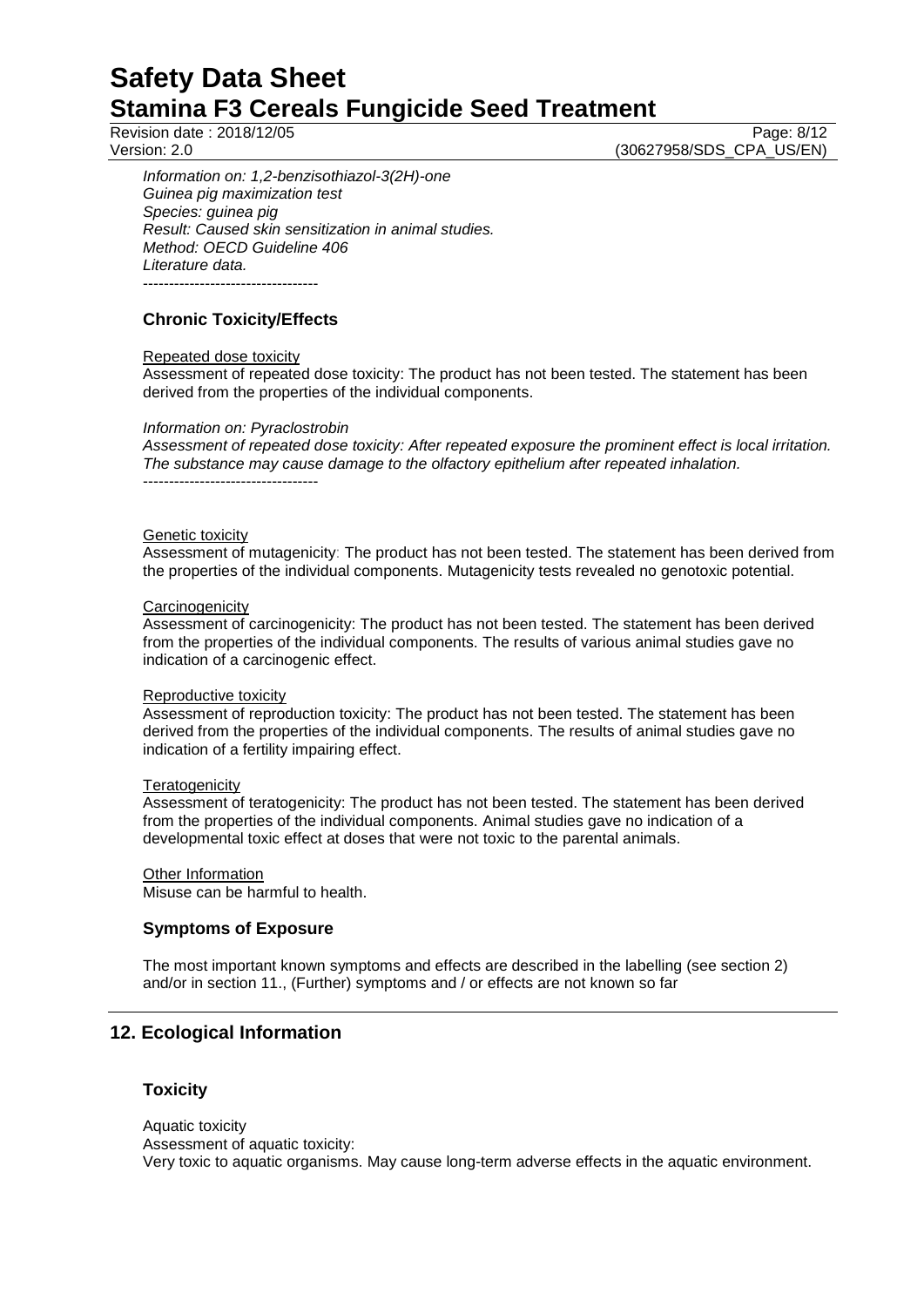Revision date : 2018/12/05 Page: 9/12

Version: 2.0 (30627958/SDS\_CPA\_US/EN)

The product has not been tested. The statement has been derived from the properties of the individual components.

**Toxicity to fish** 

*Information on: Pyraclostrobin LC50 (96 h) 0.00616 mg/l, Oncorhynchus mykiss (EPA 72-1, Flow through.)*

*Information on: Triticonazole LC50 (96 h) > 3.6 mg/l, Oncorhynchus mykiss*

*Information on: metalaxyl LC50 (96 h) > 100 mg/l, Oncorhynchus mykiss LC50 (96 h) > 100 mg/l, Cyprinus carpio* ----------------------------------

Aquatic invertebrates

*Information on: Pyraclostrobin EC50 (48 h) 0.0157 mg/l, Daphnia magna (OECD Guideline 202, part 1, static)*

*Information on: Triticonazole EC50 (96 h) 1.7 mg/l, Mysidopsis bahia*

*Information on: metalaxyl LC50 29 mg/l, Daphnia magna* ----------------------------------

## Aquatic plants

*Information on: Pyraclostrobin EC50 (96 h) > 0.843 mg/l (growth rate), Pseudokirchneriella subcapitata (OECD Guideline 201)*

*Information on: Triticonazole EC50 (120 h) 0.31 mg/l, Skeletonema costatum No observed effect concentration (120 h) 0.031 mg/l, Skeletonema costatum EC50 (96 h) 1 mg/l, Selenastrum capricornutum EC50 (14 d) 1.4 mg/l, Lemna gibba No observed effect concentration (14 d) 0.33 mg/l, Lemna gibba*

*Information on: metalaxyl EC50 1 mg/l 140 ppm, Selenastrum sp. EC50 92 ppm, Lemna minor* ----------------------------------

## **Persistence and degradability**

Assessment biodegradation and elimination (H2O) The product has not been tested. The statement has been derived from the properties of the individual components.

Assessment biodegradation and elimination (H2O)

*Information on: Pyraclostrobin*

*Not readily biodegradable (by OECD criteria).*

*Information on: Triticonazole*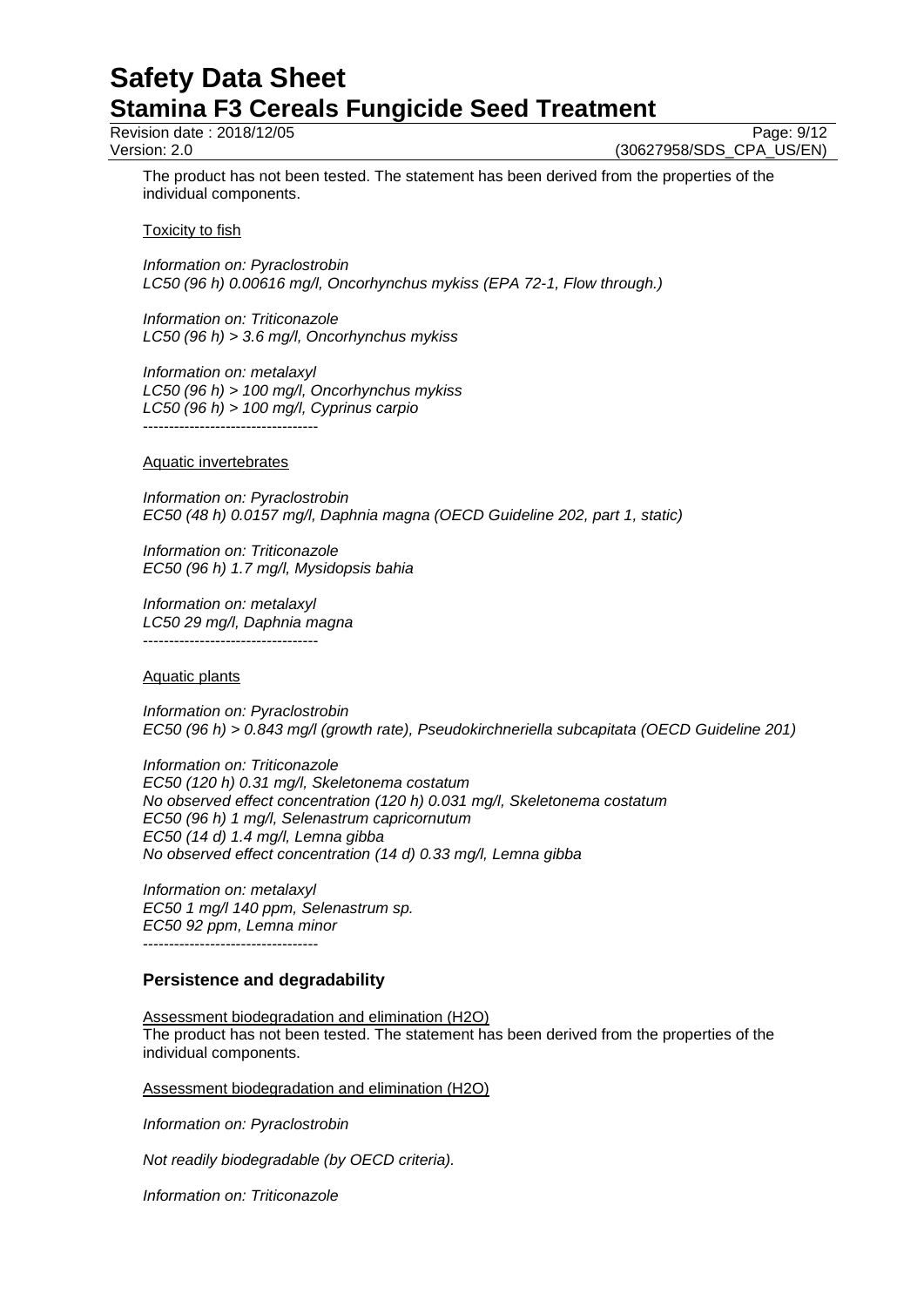Revision date : 2018/12/05 Page: 10/12

*Not readily biodegradable (by OECD criteria).*

*Information on: metalaxyl*

*Not readily biodegradable (by OECD criteria).* ----------------------------------

## **Bioaccumulative potential**

Assessment bioaccumulation potential The product has not been tested. The statement has been derived from the properties of the individual components.

Assessment bioaccumulation potential

*Information on: Pyraclostrobin*

*Accumulation in organisms is not to be expected.*

*Information on: Triticonazole*

*Accumulation in organisms is not to be expected.*

*Information on: metalaxyl*

*Because of the n-octanol/water distribution coefficient (log Pow) accumulation in organisms is not to be expected.*

----------------------------------

## **Mobility in soil**

Assessment transport between environmental compartments The product has not been tested. The statement has been derived from the properties of the individual components.

*Information on: pyraclostrobin*

*Following exposure to soil, adsorption to solid soil particles is probable, therefore contamination of groundwater is not expected.*

*Information on: Triticonazole*

*Following exposure to soil, the product trickles away and can - dependant on degradation - be transported to deeper soil areas with larger water loads.* ----------------------------------

## **Additional information**

Other ecotoxicological advice: Do not discharge product into the environment without control.

## **13. Disposal considerations**

#### **Waste disposal of substance:**

Pesticide wastes are regulated. Improper disposal of excess pesticide, spray mix or rinsate is a violation of federal law. If pesticide wastes cannot be disposed of according to label instructions,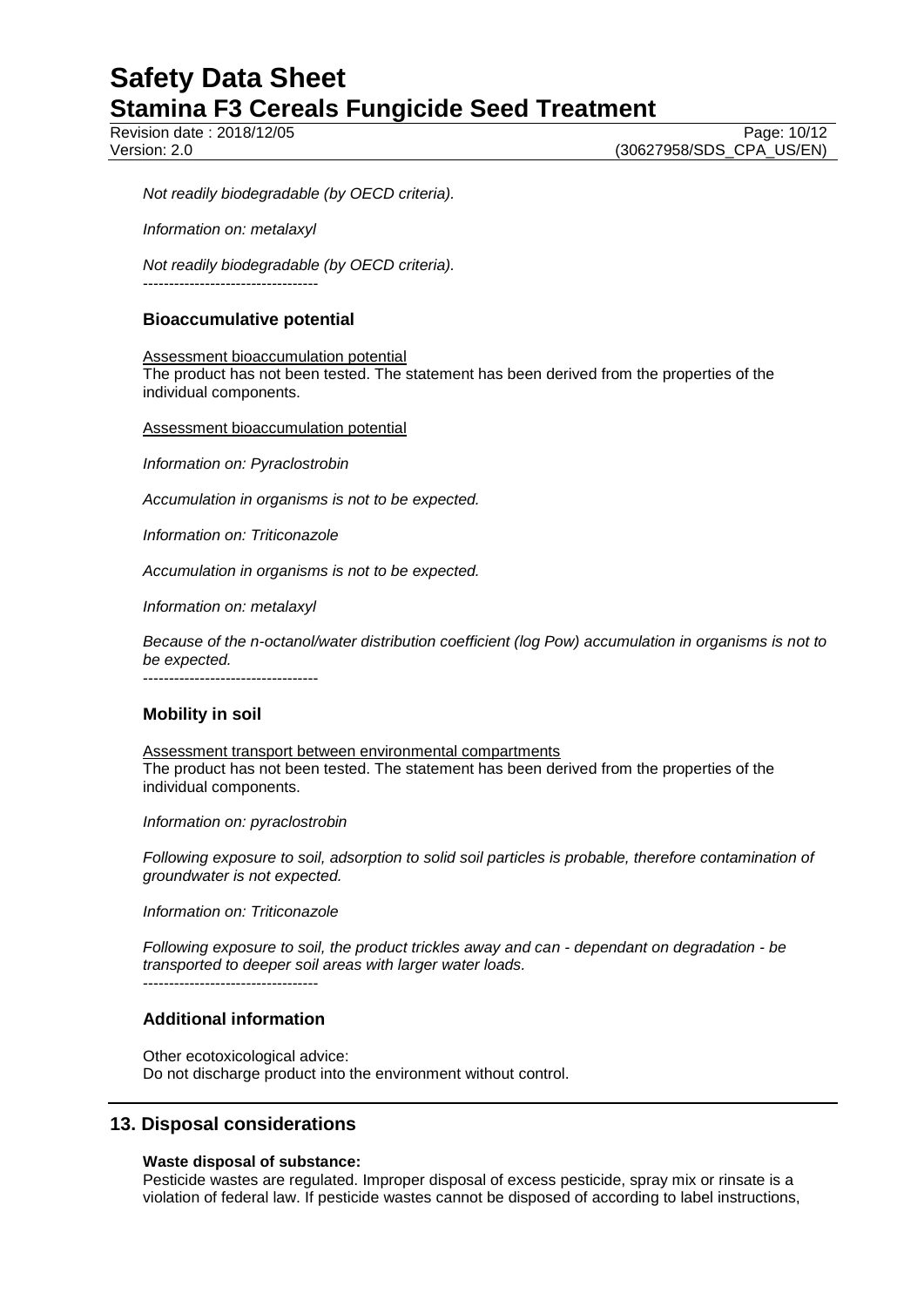Revision date : 2018/12/05 Page: 11/12<br>Version: 2.0 (30627958/SDS\_CPA\_US/EN)

(30627958/SDS\_CPA\_US/EN)

contact the State Pesticide or Environmental Control Agency or the Hazardous Waste representative at the nearest EPA Regional Office for guidance.

#### **Container disposal:**

Rinse thoroughly at least three times (triple rinse) in accordance with EPA recommendations. Consult state or local disposal authorities for approved alternative procedures such as container recycling. Recommend crushing, puncturing or other means to prevent unauthorized use of used containers.

## **14. Transport Information**

## **Land transport**

USDOT

Not classified as a dangerous good under transport regulations

N.O.S. (contains TRITICONAZOLE, PYRACLOSTROBIN)

| Sea transport<br><b>IMDG</b>                                                                                 |                                                                                                                                                |
|--------------------------------------------------------------------------------------------------------------|------------------------------------------------------------------------------------------------------------------------------------------------|
| Hazard class:<br>Packing group:<br>ID number:<br>Hazard label:<br>Marine pollutant:<br>Proper shipping name: | 9<br>Ш<br><b>UN 3082</b><br>9, EHSM<br>YES.<br>ENVIRONMENTALLY HAZARDOUS SUBSTANCE, LIQUID,<br>N.O.S. (contains TRITICONAZOLE, PYRACLOSTROBIN) |
| Air transport<br><b>IATA/ICAO</b>                                                                            |                                                                                                                                                |
| Hazard class:<br>Packing group:<br>ID number:<br>Hazard label:                                               | 9<br>Ш<br><b>UN 3082</b><br>9, EHSM                                                                                                            |

Proper shipping name: ENVIRONMENTALLY HAZARDOUS SUBSTANCE, LIQUID,

## **15. Regulatory Information**

#### **Federal Regulations**

**Registration status:** TSCA, US released / exempt

Chemical TSCA, US blocked / not listed

**EPCRA 311/312 (Hazard categories):** Refer to SDS section 2 for GHS hazard classes applicable for this product.

#### **Safe Drinking Water & Toxic Enforcement Act, CA Prop. 65:**

**WARNING:** This product can expose you to chemicals including DIMETHYL SULFATE, which is known to the State of California to cause cancer, and METHANOL, which is known to the State of